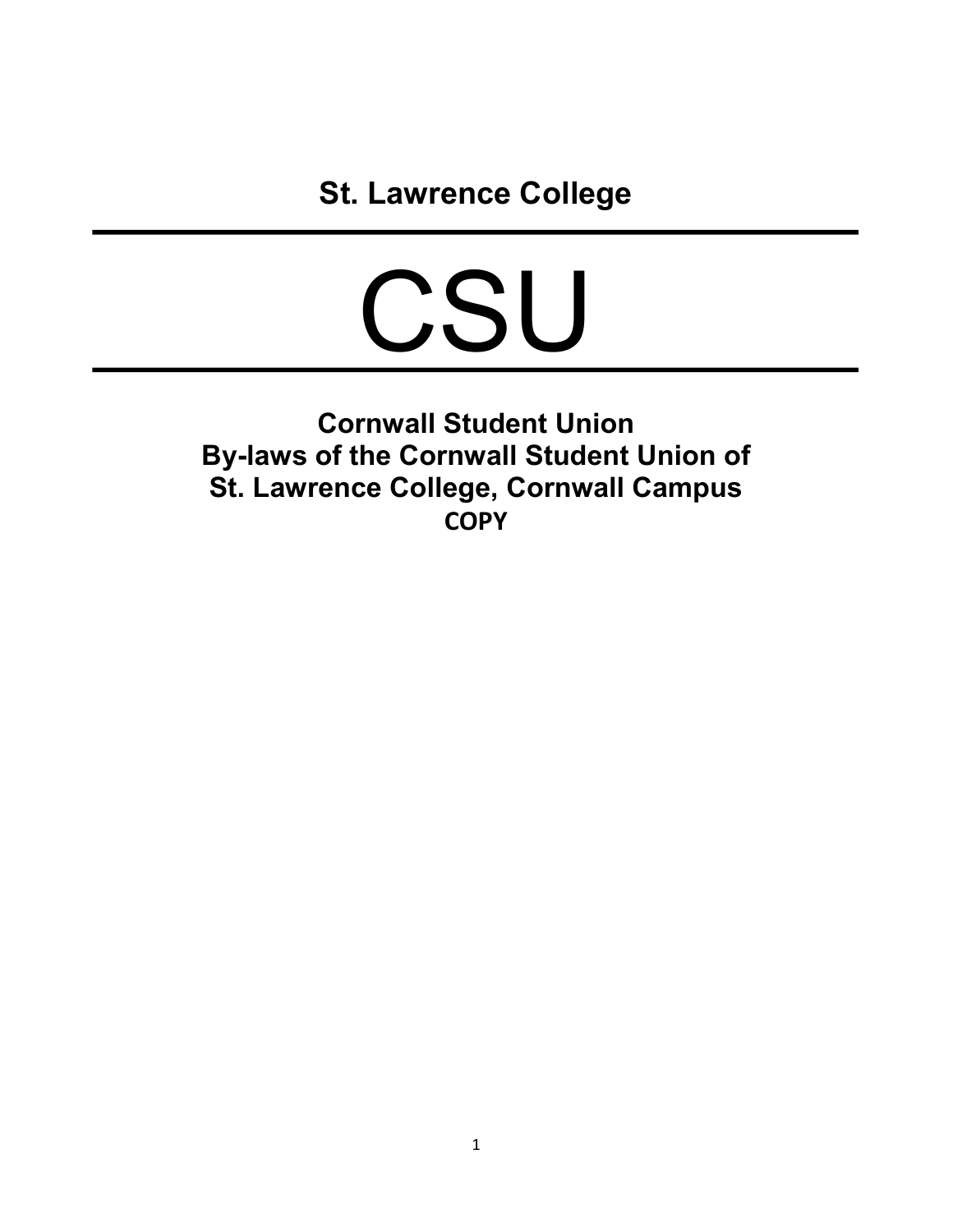# By-laws relating generally to the conduct of the affairs of the Cornwall Student Union

(the "Corporation")

All provisions of any and all previous Constitutions, By-laws and Policies of the Cornwall Student Union are hereby revoked.

BE IT ENACTED as the new by-laws of the Corporation as follows:

# 1. Definitions

In this by-law and all other by-laws of the Corporation, unless the context otherwise requires: "Act" means the Corporations Act, Part III R.S.O. 1990 chapter C 38 including the Regulations made pursuant to the Act, and any statute or regulations that may be substituted, as amended from time to time; "letters patent" means the original letters patent; "board" means the board of directors of the Corporation and "director" means a member of the board; "by-laws" means these by-laws and any other by-law of the Corporation as amended and which are, from time to time, in force and effect; "meeting of members" includes an annual meeting of members or a special meeting of members; "special meeting of members" includes a meeting of members entitled to vote at an annual meeting of members; "ordinary resolution" means a resolution passed by a majority of not less than 50% plus 1 of the votes cast on that resolution; "Regulations" means the regulations made under the Act, as amended, restated or in effect from time to time; and "special resolution" means a resolution passed by a majority of not less than two-thirds (2/3) of the votes cast on that resolution.

# 2. Interpretation

In the interpretation of these by-laws, words in the singular include the plural and vice-versa, words in one gender include all genders, and "person" includes an individual, body corporate, partnership, trust and unincorporated organization. Other than as specified above, words and expressions defined in the Act have the same meanings when used in these by-laws.

# 3. Objects

The objects of this corporation, as expressed in its Letters Patent are as follows:

a) To act as a representative body for all members of the Corporation attending St. Lawrence College, Cornwall Campus;

b) To administer the affairs of the said students of the said College including the receipt and administration of all funds accruing to the Corporation from fees collected by the said College and other funds as may become the property of the Corporation by donation, gift, return, legacy, bequest or otherwise;

c) To promote extra-curricular activities that are in the interests of the student body;

d) To develop and maintain unity and to encourage co-operation amongst the said students of the said College;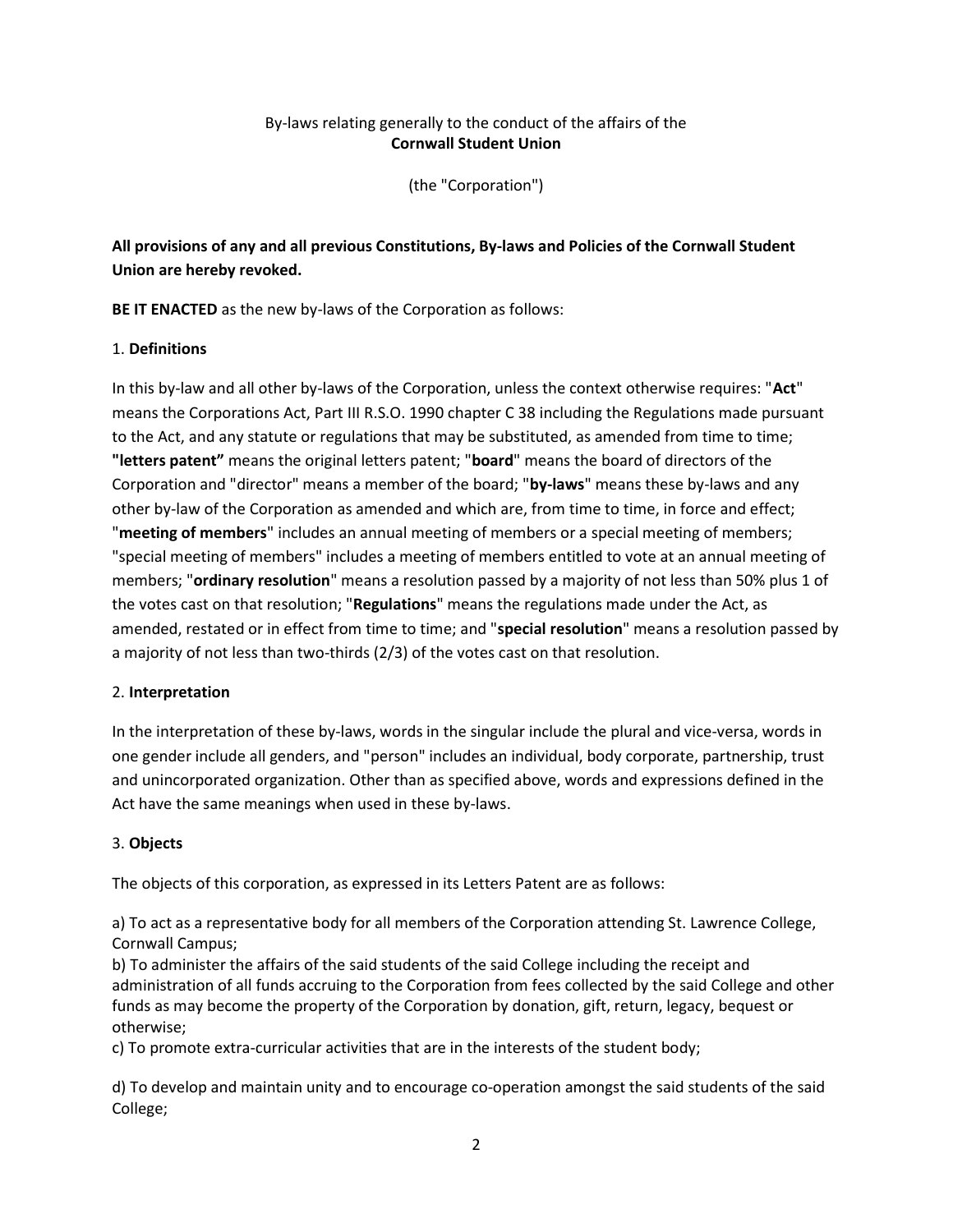e) To take an active part in the promotion of the student body interests in the community; f) To act as a liaison between the said students and the College, other colleges, other educational institutions and society as a whole; and

g) To advance the cause of higher learning in Canada.

# GENERAL PROVISIONS

# 4. Execution of Documents

The board may from time to time direct the manner in which and the person or persons by whom a particular document or type of document shall be executed. Any person duly authorized to sign any document may affix the corporate seal to the document. Any signing officer may certify a copy of any instrument, resolution, by-law or other document of the Corporation to be a true copy thereof.

5. Financial Year The financial year end of the Corporation shall be June 30th each year.

# 6. Banking Arrangements

The banking business of the Corporation shall be transacted at such bank, trust company or other firm or corporation carrying on a banking business in Canada as the board of directors may designate, appoint or authorize from time to time by resolution. The banking business or any part of it shall be transacted by an officer or officers of the Corporation and/or other persons as the board of directors may by resolution from time to time designate, direct or authorize.

#### 7. Borrowing Powers

The directors of the Corporation may not, without authorization of the members

- i. borrow money on the credit of the corporation;
- ii. issue, reissue, sell, pledge or hypothecate debt obligations of the corporation;
- iii. give a guarantee on behalf of the corporation; and
- iv. mortgage, hypothecate, pledge or otherwise create a security interest in all or any property of the corporation, owned or subsequently acquired, to secure any debt obligation of the corporation.

#### 8. President Purchase Limitations

The president is not authorised to make purchases or commitments of over \$500.00 without prior approval from the board save for orientation expenses during the off-semester when the board does not sit.

#### 9. Annual Financial Statements

The Corporation shall, instead of sending copies of the annual financial statements and other documents to the members, publish a notice to its members by means of email and posting same at the Campus office stating that the annual financial statements and documents are available at the registered office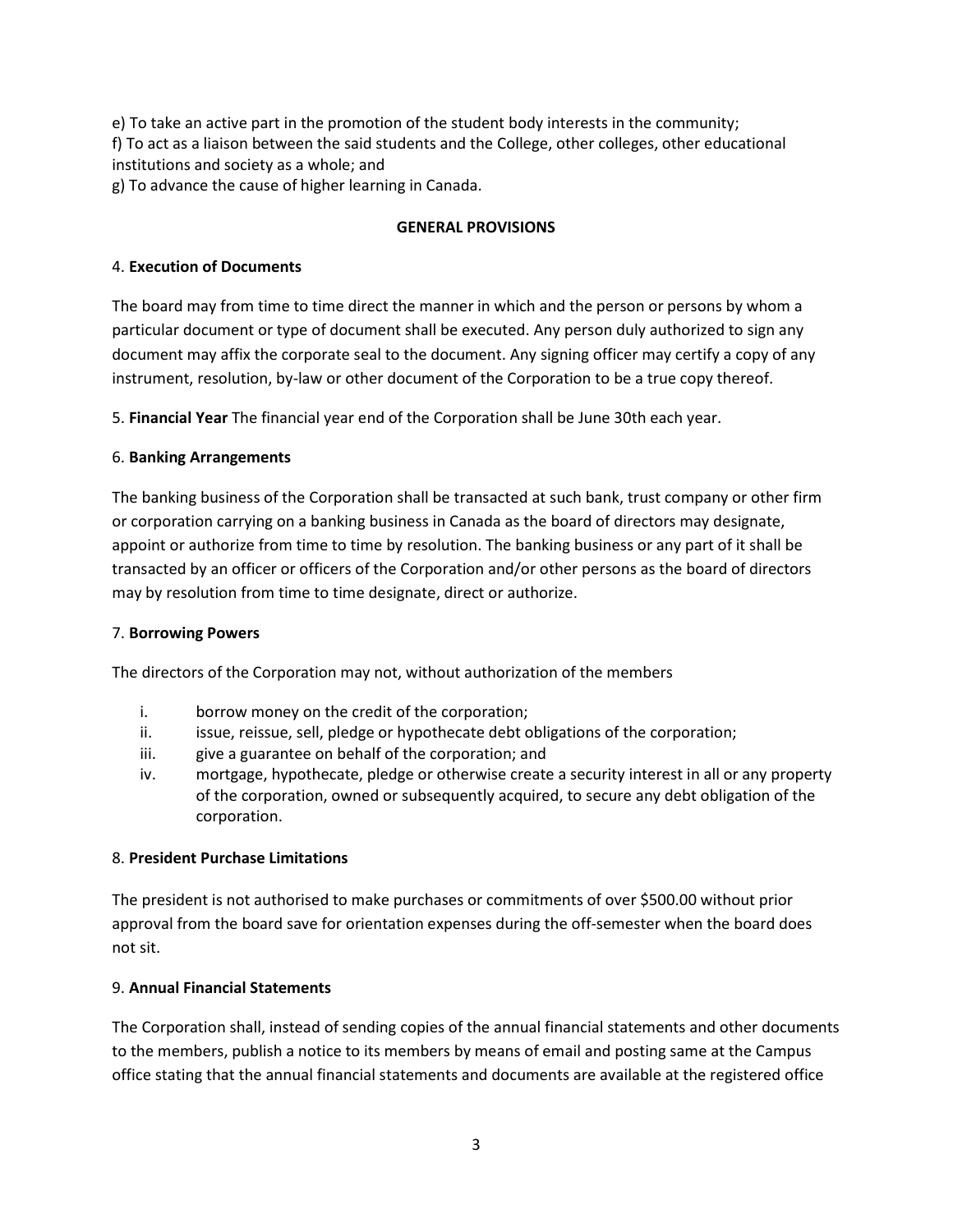of the Corporation and any member may, on request, obtain a copy free of charge at the registered office or by prepaid mail upon proof of membership status by means of a current and valid student card.

# **MEMBERSHIP**

# 10. Membership Conditions

There shall be only one class of members in the Corporation. All full-time registered, Cornwall Student Union fee-paying students of St. Lawrence College, Cornwall Campus, shall be members of the Corporation. Membership shall not be transferable. Each member shall be entitled to receive notice of, attend and vote at all meetings of the members of the Corporation.

# 11. Termination of Membership

Membership in the corporation shall be shall be terminated when:

- i. The member ceases to be a student of the Cornwall Campus of St. Lawrence College;
- ii. The member dies or resigns;
- iii. The member is expelled or their membership is otherwise terminated in accordance with the articles or by-laws; or
- iv. The Corporation is liquidated and dissolved under the Act.

# 12. Effect of Termination of Membership

Subject to the articles, upon any termination of membership, the rights of the member, including any rights in the property of the Corporation, and the right to serve or continue to serve as a director automatically cease to exist.

# 13. Discipline of Members

The board by special resolution (2/3rds majority) shall have authority to suspend or expel any member from the Corporation for any one or more of the following grounds:

- i. violating any provision of the letters patent, by-laws, or written policies of the Corporation;
- ii. violation of the St. Lawrence College Code of Conduct as amended from time to time;
- iii. carrying out any conduct which may be detrimental to the Corporation as determined by the board in its sole discretion;
- iv. for any other reason that the board in its sole and absolute discretion considers to be reasonable, having regard to the purposes of the Corporation.

#### 14. Discipline Procedure

In the event that the board determines that a member should be expelled or suspended from membership in the Corporation, the following procedure shall apply: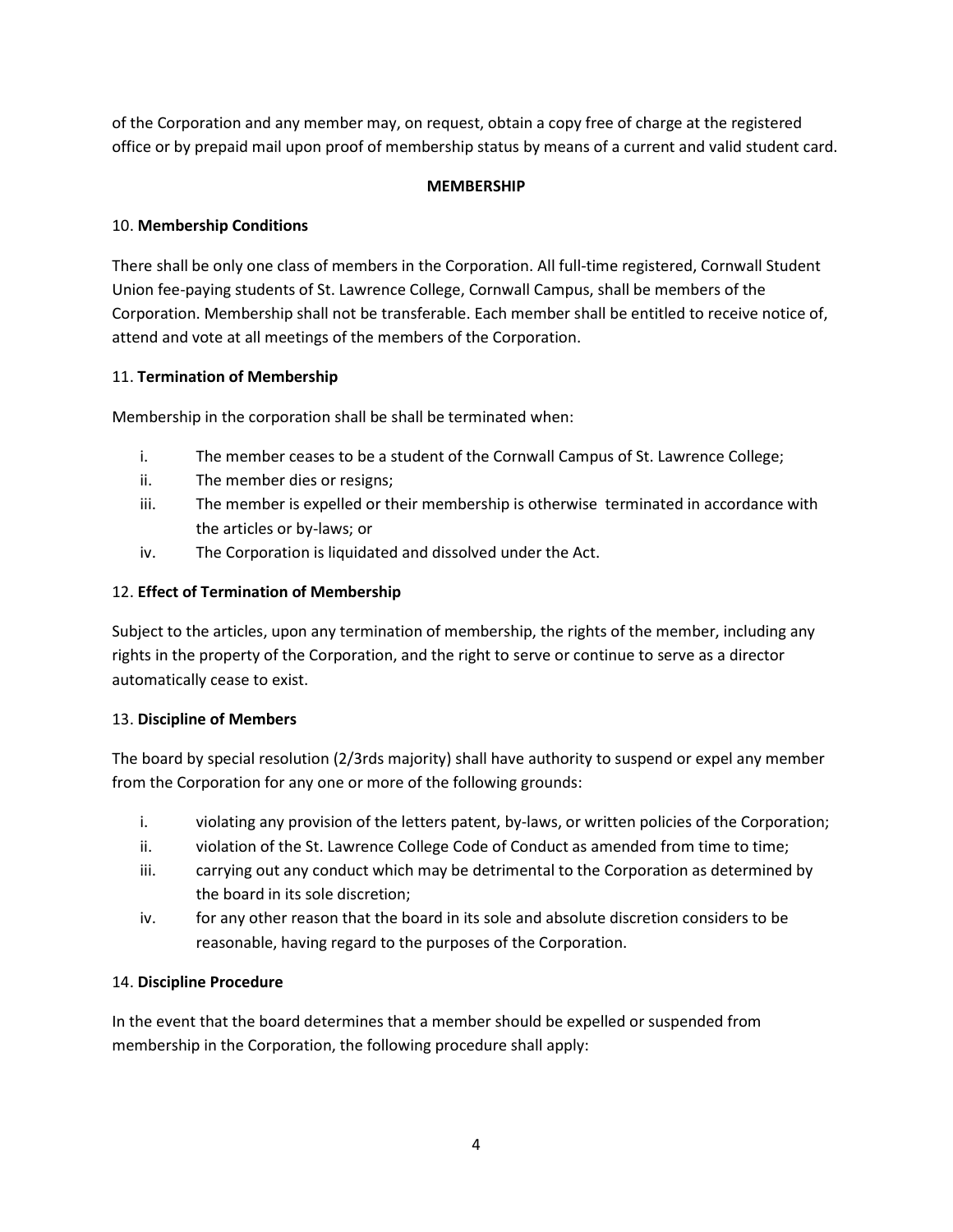- i. The President, or such other officer as may be designated by the board, shall provide fifteen (15) days notice of suspension or expulsion to the member and shall provide reasons in writing for the proposed suspension or expulsion.
- ii. The member may make written submissions to the President, or such other officer as may be designated by the board, in response to the notice received within such fifteen (15) day period.
- iii. In the event that no written submissions are received by the President, the President, or such other officer as may be designated by the board, may proceed to notify the member that the member is officially suspended or expelled from membership in the Corporation.
- iv. If written submissions are received in accordance with this section, the board will consider such submissions in arriving at a final decision and may provide the member with an opportunity to make oral submissions if requested.
- v. The board shall notify the member concerning such final decision within a further fifteen (15) days from the date of receipt of the submissions. The board's decision shall be final and binding on the member, without any further right of appeal. If the member being considered for expulsion or discipline is a director that individual shall not have a vote on the board for that decision and shall not participate in any deliberations or communications of the board involving the matter of any potential disciplinary action.

# MEMBERSHIP MEETINGS

# 15. Place of Members' Meeting

Meetings of the members will normally be held on the Cornwall Campus of St. Lawrence College but may be held at another location as determined by the board.

# 16. Notice of Members' Meeting

Notice of the time and place of a meeting of members shall be given to each member entitled to vote at the meeting by email within 10 days of the day on which the meeting is to be held. If a member requests that the notice be given by non-electronic means, the notice will be sent by mail, courier or personal delivery.

# 17. Members Calling a Members' Meeting

The board of directors shall call a special meeting of members on the written requisition of members carrying not less than 10% of the voting rights. If the directors do not call a meeting within twenty-one (21) days of receiving the requisition, any member who signed the requisition may call the meeting.

#### 18. Two Annual Meetings of the Members

#### There shall be two annual meetings of the members as follows:

(i) The board of directors shall annually call a meeting of the members in April (or Spring as the case may be).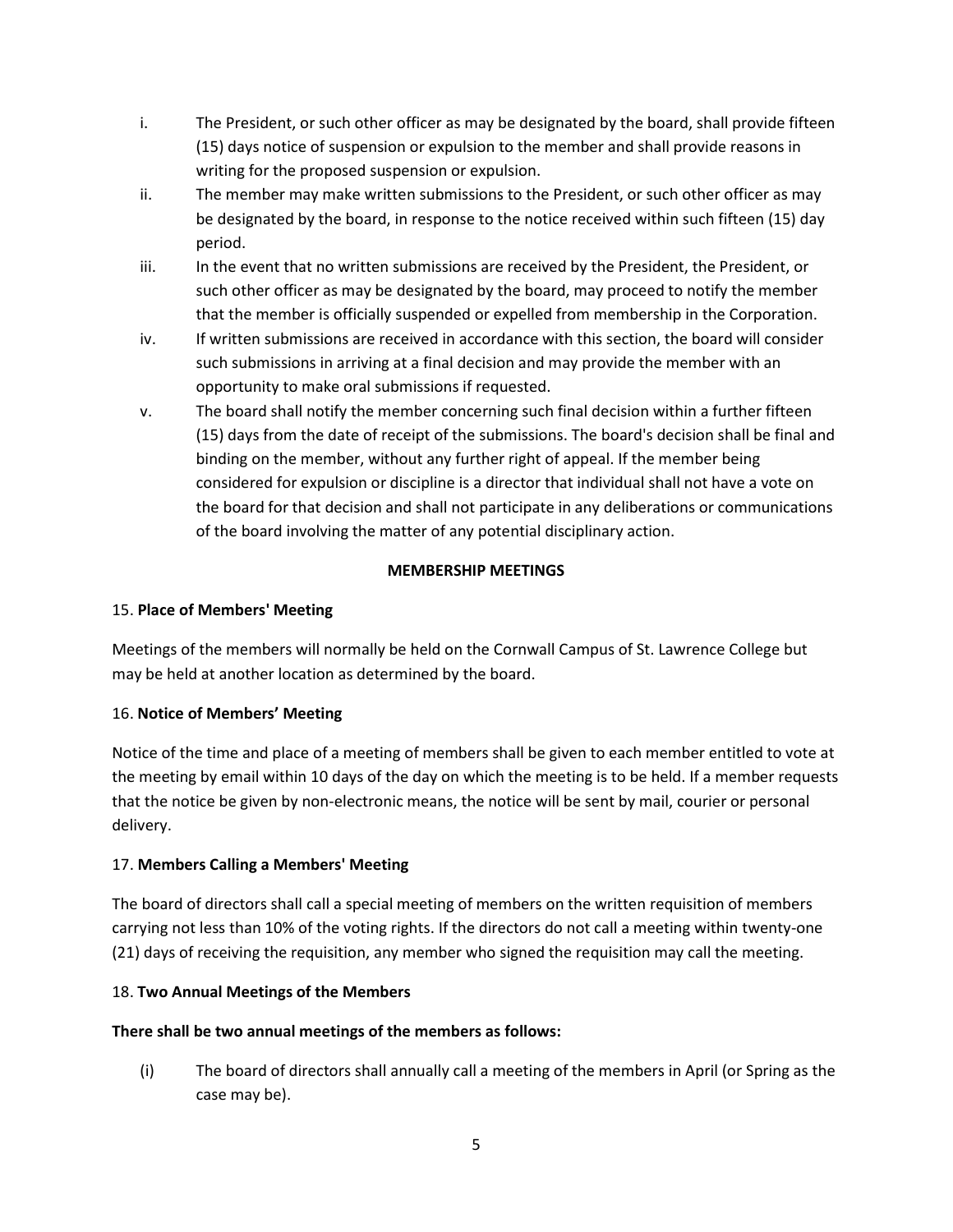(ii) The board of directors shall annually call a second meeting of the members in November (or Fall as the case may be) of each year to elect six directors who shall serve until they are removed, replaced or until the end of the calendar year. Any un-filled directorships may be voted on at this meeting to bring the total number of directors to six.

#### 19. Persons Entitled to be Present at Members' Meetings

The only persons entitled to be present at a meeting of members shall be those entitled to vote at the meeting, the directors, officers, the public accountant of the Corporation, the Executive Director of the corporation, the St. Lawrence College Director of Student Services or their designate and such other persons who are entitled or required under any provision of the Act, letters patent or by-laws of the Corporation to be present at the meeting. This provision shall not prevent to members from deciding to exclude the Executive Director and/or representatives of St. Lawrence College should an issue arise for which an in camera meeting is appropriate.

# 20. Chair of Members' Meetings

The Chair or the Vice Chair of the Board of Directors shall chair the meetings of the Members. In the event that neither the Chair nor the Vice-Chair are present, the members who are present and entitled to vote at the meeting shall choose one of their number to chair the meeting. The person chairing the member's meeting shall not vote except in the case of a tie as set out below.

#### 21. Quorum at a Meeting of the Members

Quorum at a meeting of the members shall be 10 members. If a quorum is present at the opening of a meeting of members, the members present may proceed with the business of the meeting even if a quorum is not present throughout the meeting.

#### 22. Votes to Govern at Members' Meetings

At any meeting of members every question shall, unless otherwise provided by the letters patent or bylaws or by the Act, be determined by a majority of the votes cast on the motion. The Chair of the members meeting shall not have a vote except in the case of an equality of votes either on a show of hands or on a ballot, the chair of the meeting shall have the deciding vote.

#### 23. Agenda at Annual General Meeting of the Members

i) The Agenda for the April meeting (or Spring meeting as the case may be) of the members shall in addition to any items properly brought before the meeting include the following:

a) establish the Membership fee for the following Membership Year;

b) ratification of any referendums that may have been run since the last meeting of the members.

ii) The Agenda for the November meeting (or Fall meeting as the case may be) of the members shall in addition to any items properly brought before the meeting include the following: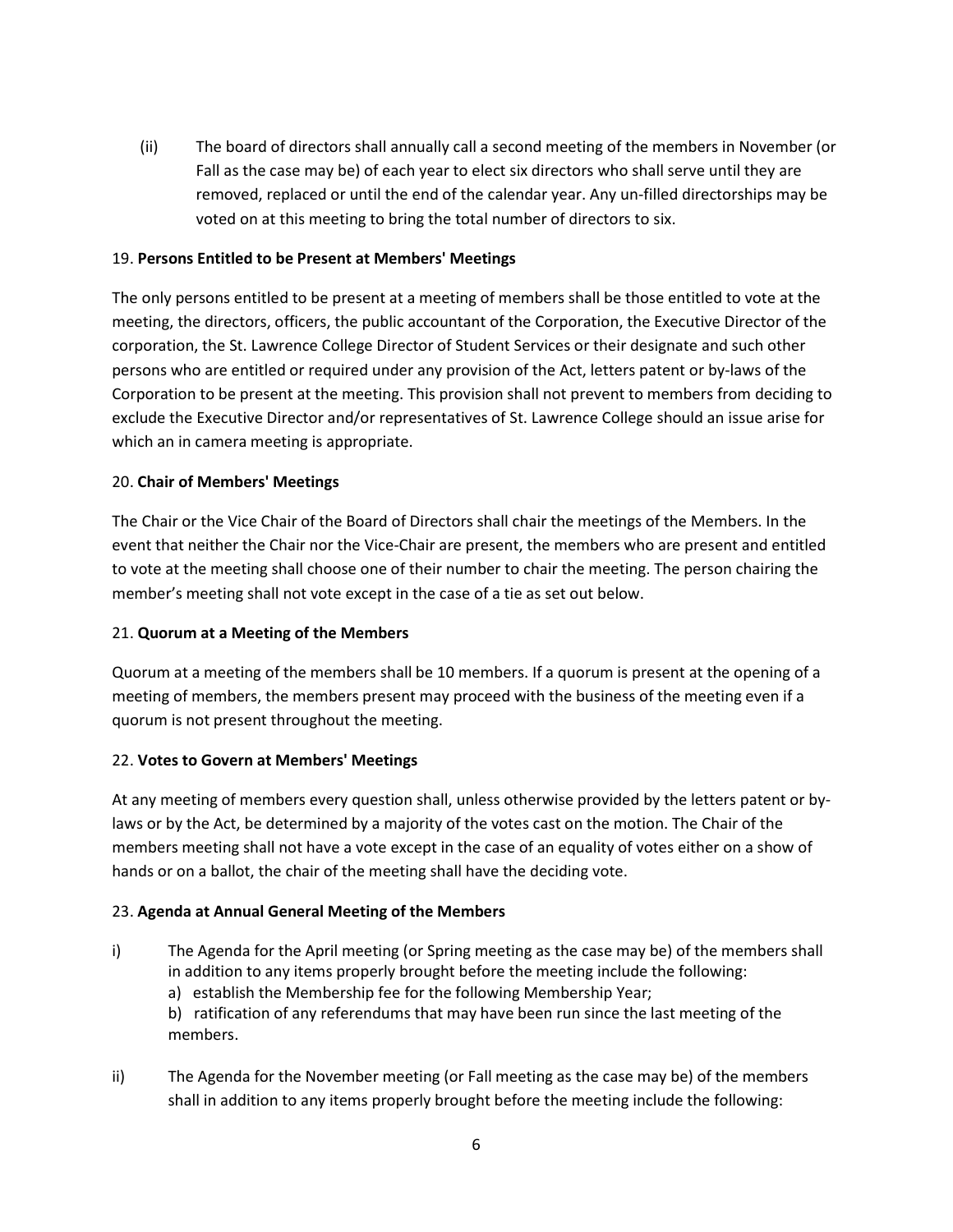a) Ratify the election of six directors who were placed on the slate of directors by means of the school-wide polling stations or elect directors from the floor of the meeting in accordance with article 26 of these by-laws;

- b) Receive the financial statements and the auditor's report for the fiscal year end of June 30th;
- c) Appoint an auditor for the ensuing year;
- d) Ratification of any referendums that may have been run since the last meeting of the members;
- e) A presentation on the CSU budget

#### 24. Financial Information at Annual Meeting of the Members

The report of the auditor must be read to the members and the directors shall lay before each annual meeting of members the report of the auditor and a financial statement for the period that commenced immediately after the end of the last completed financial year and ended not more than six months before such annual meeting, made up of the following:

- (i) a statement of profit and loss for such period,
- (ii) a statement of surplus for such period, and
- (iii) a balance sheet as at the end of such period;

#### **DIRECTORS**

#### 25. Director Eligibility

Six (6) directors will be elected, one from each faculty. The six faculties are:

- i) Applied science and Computing
- ii) Business
- iii) Community Service
- iv) Health Services
- v) Justice Studies & Applied Arts
- vi) Skilled Trades/ Apprenticeship

All directors must comply with the requirements for directors under the Act. In addition, only members in good standing may be elected to serve and/or continue to serve as directors and only candidates who are in compliance with the academic policies of St. Lawrence College at the time of their election and of their taking office may serve as directors. All directors must be eighteen (18) years of age at the time of taking office as a director. Any director may be removed from office during that director's term of office in accordance with the provisions herein for discipline of members.

Directors may also be removed in accordance with the Act by a 2/3rds majority vote of the membership at a meeting of the members of which notice specifying the intention to pass a resolution to remove that director was given and a simple majority of the members at that meeting may elect a member to serve the remainder of the removed director's term. (s. 94(4) of the Act)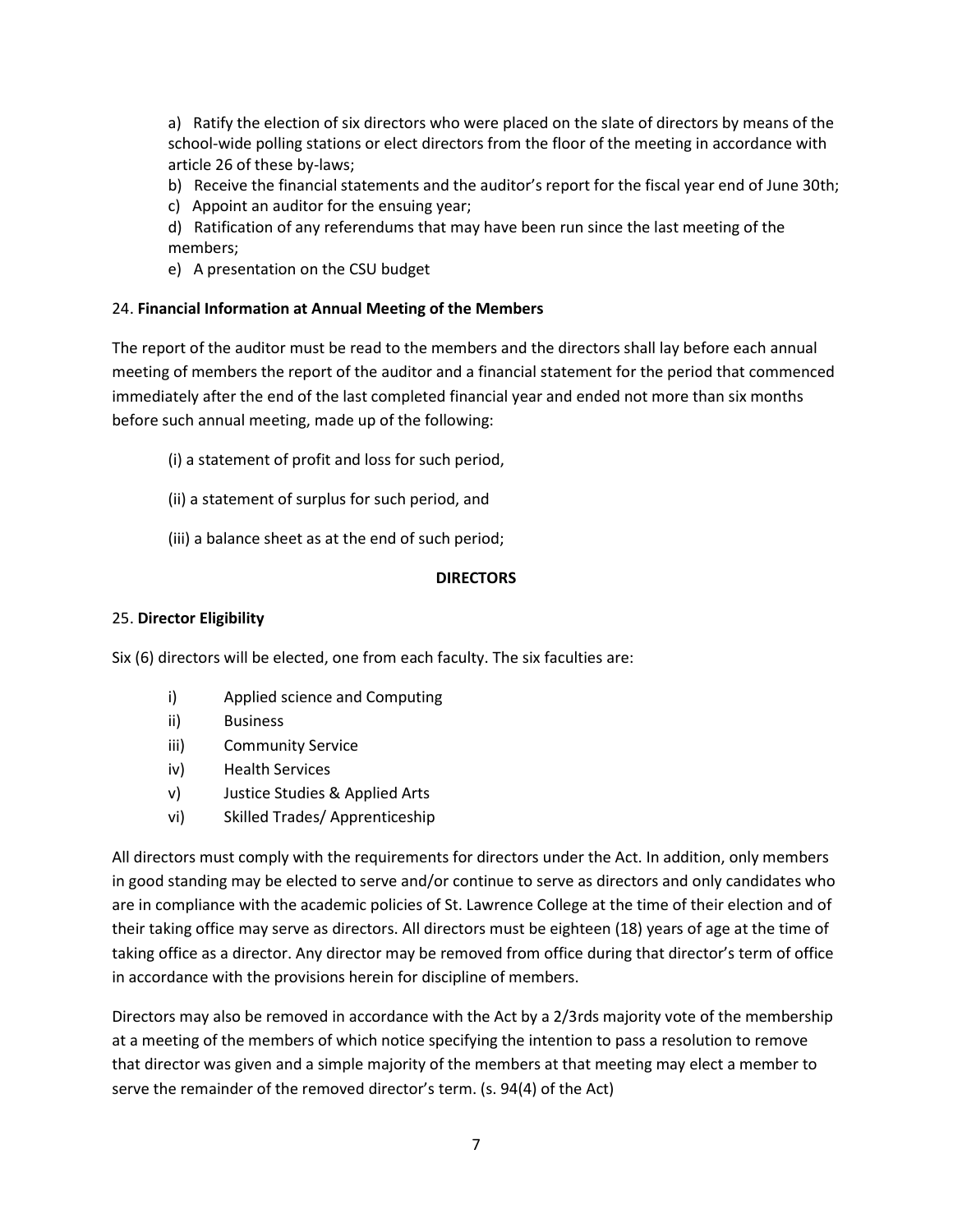A director shall cease to hold office if he or she:

- i) becomes of unsound mind or is found by a court of competent jurisdiction to be mentally incompetent;
- ii) becomes bankrupt;
- iii) resigns; or
- iv) ceases to be a member.

# 26. Number of Directors

The board shall consist of a maximum of six Directors. A majority of directors then in office shall constitute a quorum but in no case shall a quorum be less than three. As long as there is a quorum of directors in office, any vacancy in the board, may be filled for the remainder of the term by the directors then in office. If there is not a quorum of directors in office, the director or directors then in office or any member if there are no directors in office, shall forthwith call a general meeting of the members to fill the vacancies in accordance with s. 288 of the Act.

# 27. Election of Directors

Directors will be elected at the meetings of the members to be held in April and September each year (or Spring and Fall as the case may be) as set out above in article 17. Prior to the meeting of the members at which directors are elected there will be polling stations set up around the school where each member of the corporation may cast their votes for a slate of directors to take office following the next meeting of the members. This polling of the membership shall not be an election of directors but the leading candidates shall be placed on a slate of six, less or more. Should any candidate who, met the requirements to run as a director and participated as a candidate in the polling process to determine the director slate, wish to object to the slate and run from the floor of a member's meeting, then an election will be held at the meeting for all six directors as the case may be. The Chair of the meeting of the Annual General Meeting of the Members shall act as the Chief Returning Officer for the election of members unless that person is running for re-election in which case the board shall appoint from the membership, someone without a conflict of interest in the election. Any additional policies required for management of the polling process shall be established by the board.

In the event that no candidates present themselves on behalf of their faculty, the vacant position(s) will then be filled by the candidate(s) with the highest number of votes who was not elected from any of the presented faculties.

To meet the requirements to run from the floor of the members meeting as a director as referenced above the person shall:

- i. be 18 years of age when they will take office;
- ii. be a member during the term for which they are elected;
- iii. be of sound mind;
- iv. not be an undischarged bankrupt;
- v. have received a 2.5 G.P.A. in the semester prior to the term for which they are running; and
- vi. have followed any election procedures necessary to be on the ballot and have actually appeared on the ballot for the poll to select the slate of directors now objected to prior the meeting of the members at which the slate is put before the members.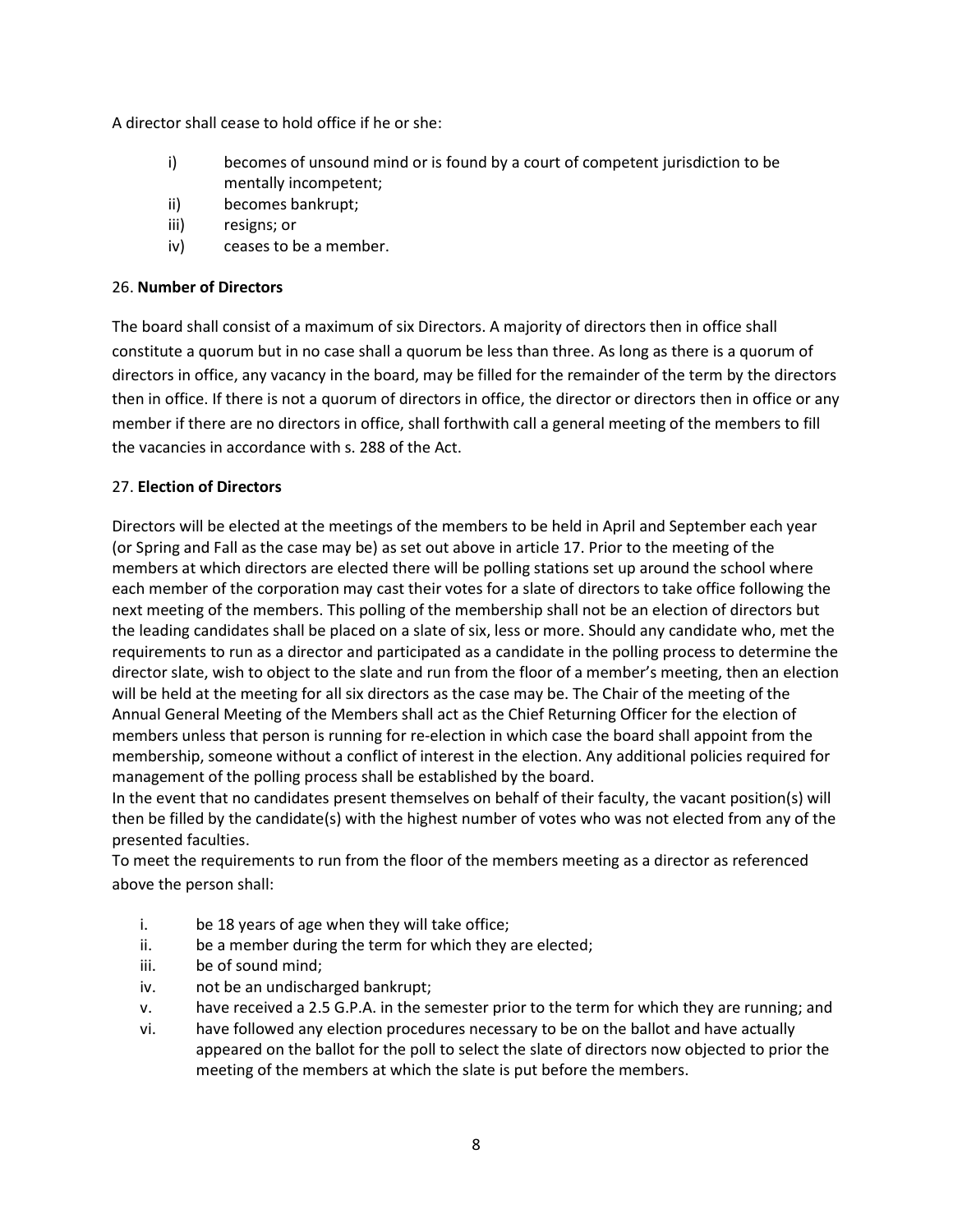# 28. Term of Office for Directors

Following the election of the six or less directors, they shall serve a one year term from May 1st to April 30th of the following calendar year.

# 29. Chair and Vice Chair of the Board

i. The Chair of the board shall be appointed by the directors from amongst their number and shall serve until the next election of directors or subject to their removal or resignation. The chair of the board, shall, when present, preside at all meetings of the board of directors and of the members. The chair shall have such other duties and powers as the board may specify.

ii. The vice-chair of the board shall be appointed by the directors from amongst their number and shall serve until the next election of directors or subject to their removal or resignation. If the chair of the board is absent or is unable or refuses to act, the vice-chair of the board, shall, when present, preside at all meetings of the board of directors and of the members. The vice-chair shall have such other duties and powers as the board may specify.

iii. In the event that neither the Chair nor Vice Chair is present at a meeting of the directors the directors present may appoint a chair from amongst the directors present at the meeting.

# 30. Secretary

The Board shall appoint a secretary from among its number. The secretary shall work with the Executive Director of the corporation, if any, to ensure the entry in the Corporation's minute book, minutes of all proceedings at such meetings; the secretary shall give, or cause to be given, as and when instructed by the board, notices to members, directors, the public accountant and members of committees; the secretary shall be the custodian of all books, papers, records, documents and other instruments belonging to the corporation.

#### DIRECTORS' MEETINGS

# 31. Calling of Meetings of Board of Directors

Meetings of the board may be called by the chair of the board, the vice-chair of the board or any two (2) directors at any time. The President and the Vice President shall attend but not vote at all meetings of the board unless the board resolves to exclude them. The Officers of the corporation (President and Vice Presidents), Executive Director and the St. Lawrence College Director of Student Services or their designate shall be non-voting, ex-officio members of the Board of Directors which entitles them to attend board meetings and address the meetings in accordance with the procedure adopted for running meetings. The Executive Director may be excluded from meetings at the discretion of the board such as when the board needs to discuss or make any decisions about the Executive Director's conduct, performance and/or continued employment. An Officer of the corporation or the St. Lawrence College representative may also be excluded at the discretion of the board if the board needs to discuss or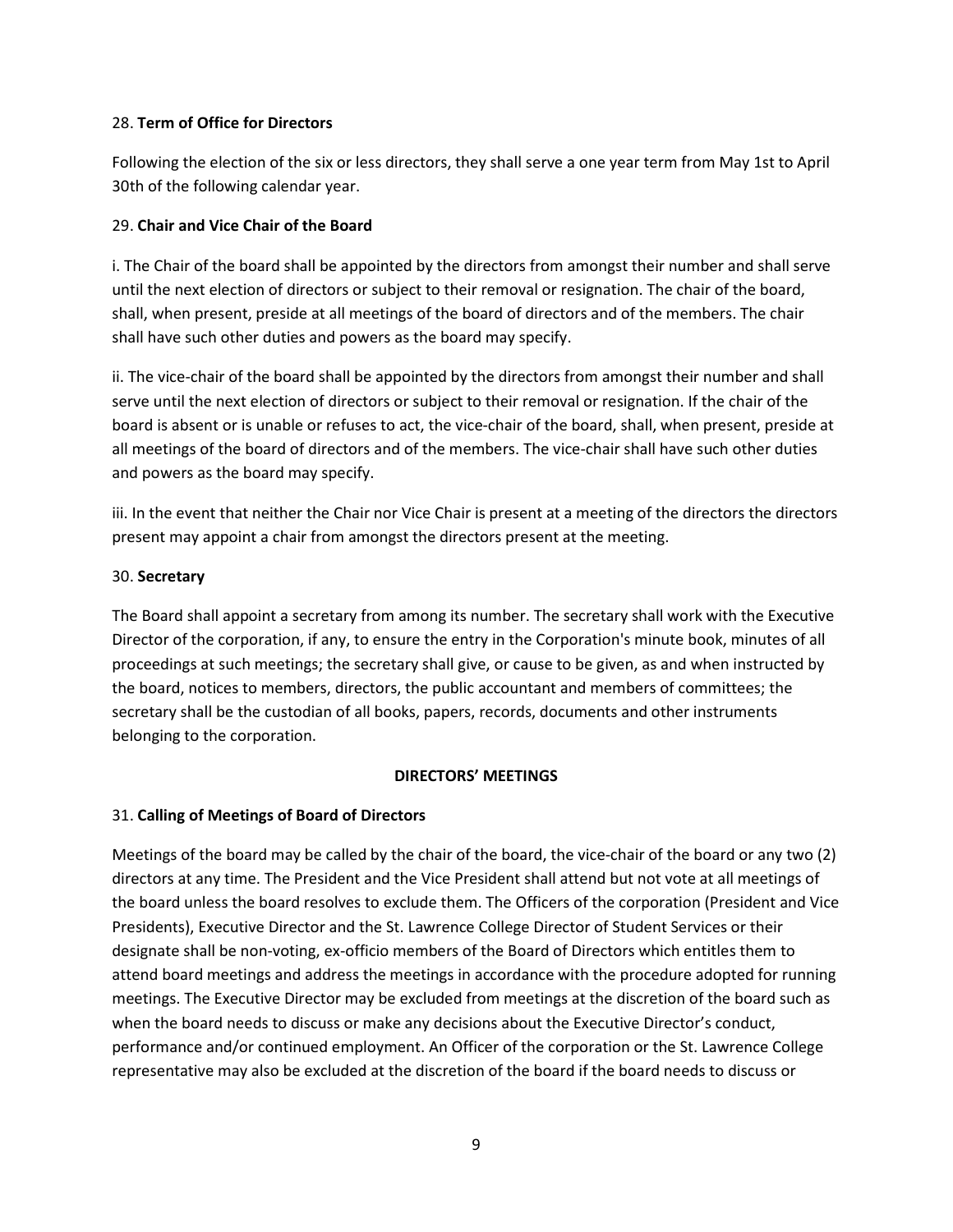decide a matter related to an Officer or any other reason that in the opinion of the board requires an in camera meeting of the board.

# 32. Quorum for a Meeting of the Directors

Quorum for a meeting of Directors shall be three directors if there are five or fewer directors serving at the time of the meeting. Quorum shall be a majority of directors then in office if five or more directors are serving at the time of the meeting.

# 33. Notice of Meeting of Board of Directors

Notice of the time and place for the holding of a meeting of the board shall be given in the manner provided in the section on giving notice of meetings of directors of this by-law to every director of the Corporation not less than 7 days before the time when the meeting is to be held. Notice of a meeting shall not be necessary if all of the directors are present, and none objects to the holding of the meeting, or if those absent have waived notice of or have otherwise signified their consent to the holding of such meeting. Notice of an adjourned meeting is not required if the time and place of the adjourned meeting is announced at the original meeting. The notice of meeting must specify the purpose or the business to be transacted at the meeting by way of circulating an agenda and making available any documents referenced therein.

# 34. Votes to Govern at Meetings of the Board of Directors

At all meetings of the board, every question shall be decided by a majority of the votes cast on the question. The Chair of the meetings of the board shall not vote except in case of an equality of votes, the chair of the meeting shall have the deciding vote.

# 35. Committees of the Board of Directors

The board may from time to time appoint any committee or other advisory body, as it deems necessary or appropriate for such purposes and, subject to the Act, with such powers as the board shall see fit. Any such committee may formulate its own rules of procedure, subject to such regulations or directions as the board may from time to time make. Any committee may be terminated or committee member removed by resolution of the board of directors.

# 36. Remuneration of Directors

No director may be paid to serve in the capacity of director or in any other capacity (eg. Officer, consultant, lawyer, accountant, etc.) but directors may be reimbursed for reasonable expenses incurred in the course of executing the duties and activities of their role as director.

- i) Mileage will be calculated at \$0.40 per kilometer
- ii) Meal expenses will be paid up to and not exceed the following amounts:
	- $\circ$  Breakfast = \$15
	- $\circ$  Lunch = \$25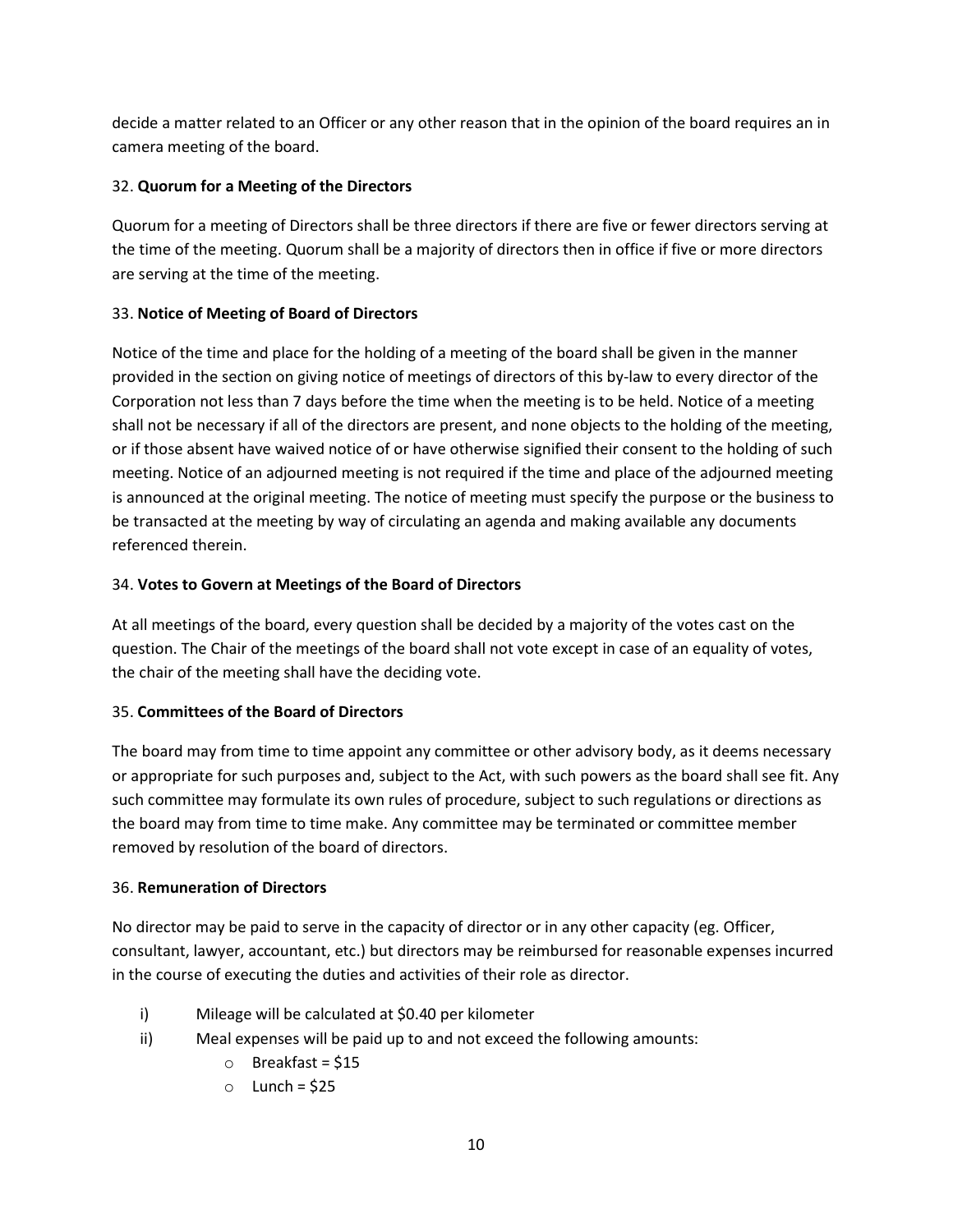- $\circ$  Dinner = \$25
- iii) They may however receive other benefits non-monetary benefits such as a "student life credit" on their transcript.

#### **OFFICERS**

#### 37. Officers

i. The board may designate the offices of the Corporation, appoint officers on an annual or more frequent basis, specify their duties and, subject to the Act, delegate to such officers the power to manage the affairs of the Corporation. A sitting director may not be appointed to the office of President or Vice President of Student Life or Vice President of Corporate Affairs or any paid position of the Corporation after the first meeting of the members following the enacting of this by-law. Board members must first resign from the board to be eligible for such appointments. Officers must continue to hold a GPA of 3.0 throughout their tenure to remain in their position.

#### 38. Description of Offices

Unless otherwise specified by the board (which may, subject to the Act modify, restrict or supplement such duties and powers), the officers of the Corporation shall be as follows and have the following duties and powers associated with their positions:

i. President – shall be appointed by the board of directors in consultation with the appointment Committee as constituted by the board. In order to qualify for the position, a valid vulnerable sector check must be submitted to the CSU, via the Executive Director. The president shall serve for a period of one year beginning on May 1st and ending on April 30th of the following year. The president shall be the chief executive officer of the Corporation and shall be responsible for implementing the policies of the Corporation. The president shall, subject to the authority of the board, have general supervision of the affairs of the Corporation and receive a wage as determined by the Board. The President's duties are as described in the President's job description. The president shall receive a wage and reimbursements for expenses in accordance with the policies of the corporation. The other benefits and required hours of work are as described in the board's policies, the job descriptions or as directed by the board. Only past members of the board of directors who are returning for the semester following their appointment and who have a program pass in the semester prior to appointment are eligible to be appointed president. In the event there are no such willing candidates the board may appoint any returning student with a program pass in the semester prior to appointment.

The outgoing president shall receive a wage for \$600 and be expected to continue to attend to the duties of the office for one week (36 hours) after the appointment of the incoming president to ensure adequate orientation and training of the incoming president who shall officially take office at the end of this period.

ii. Vice President of Student Life – shall be appointed by the board of directors in consultation with the appointment Committee as constituted by the board. In order to qualify for the position, a valid vulnerable sector check must be submitted to the CSU, via the Executive Director. The vice president of student life shall serve for a period of 1 year beginning on May 1st and ending on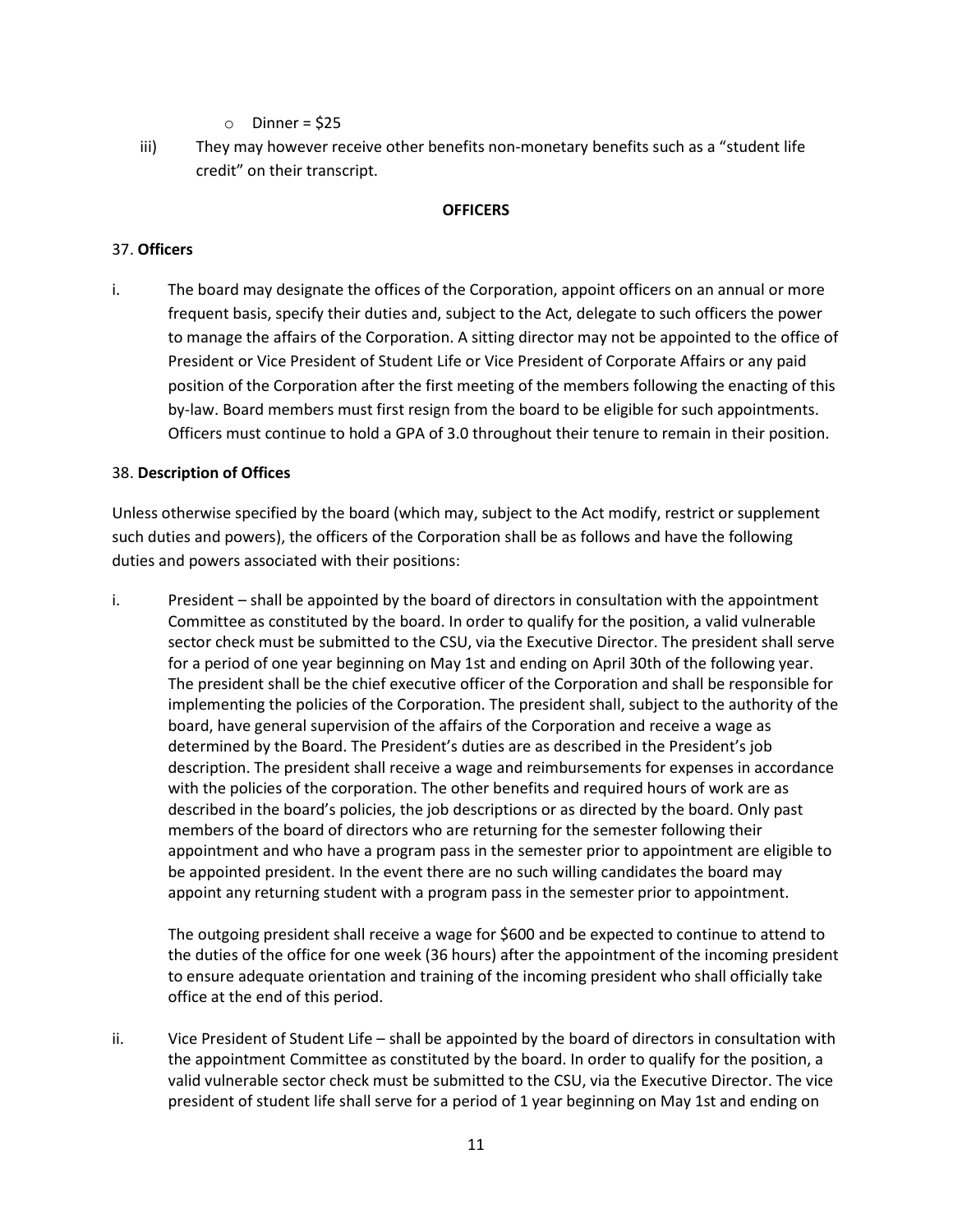April 30th of the following year. The vice president of student life shall act in place of the president if the president is not available and shall have other duties as assigned in accordance with these by-laws. The vice president of student life has duties as described in the job description for the position. The vice president of student life shall receive a wage and reimbursement for expenses in accordance with the policies of the corporation. The other benefits and required hours of work are as described in the board's policies, job description or as directed by the board. Only past members of the board of directors who are returning to St. Lawrence Collage Cornwall Campus the following semester as a full–time student and who have received a program pass in the semester prior to appointment are eligible to be appointed vice president of student life. In the event there are no such willing persons the board may appoint any returning student with a program pass in the semester prior to appointment.

The outgoing vice president of student life shall receive a wage for \$600 and be expected to continue to attend to the duties of the office for one week (36 hours) after the appointment of the incoming vice president of student life to ensure adequate orientation and training of the incoming vice president of student life who shall officially take office at the end of this period.

The position will be suspended during the 2019/20 academic year with the duties of the role assumed by the president. Operational and budgetary analysis will determine if the position is maintained, modified or eliminated for the 2020/21 academic year.

iii. Vice President of Corporate Affairs - shall be appointed by the board of directors in consultation with the appointment Committee as constituted by the board. In order to qualify for the position, a valid vulnerable sector check must be submitted to the CSU, via the Executive Director. The vice president corporate affairs shall serve for a period of 1 year beginning on May 1st and ending on April 30th of the following year. The vice president corporate affairs has duties described in the job description for that position. The vice president corporate affairs shall receive a wage and reimbursement for expenses in accordance with the policies of the corporation. The other benefits and required hours of work are described in the board's policies, job description or as directed by the board. Only past members of the board of directors who are returning to St. Lawrence College Cornwall Campus the following semester as a full-time student and who have a program pass in the semester prior to appointment are eligible to be appointed. In the event that there are no such willing persons the board may appoint any returning student with a program pass in the semester prior to appointment.

The outgoing vice president of corporate affairs shall receive a wage for \$600 and be expected to continue to attend to the duties of the office for one week (36 hours) after the appointment of the incoming vice president of corporate affairs to ensure adequate orientation and training of the incoming vice president of corporate affairs who shall officially take office at the end of this period.

The position will be suspended during the 2019/20 academic year with the duties of the role assumed by the Executive Director. Operational and budgetary analysis will determine if the position is maintained, modified or eliminated for the 2020/21 academic year.

#### 39. Powers and Duties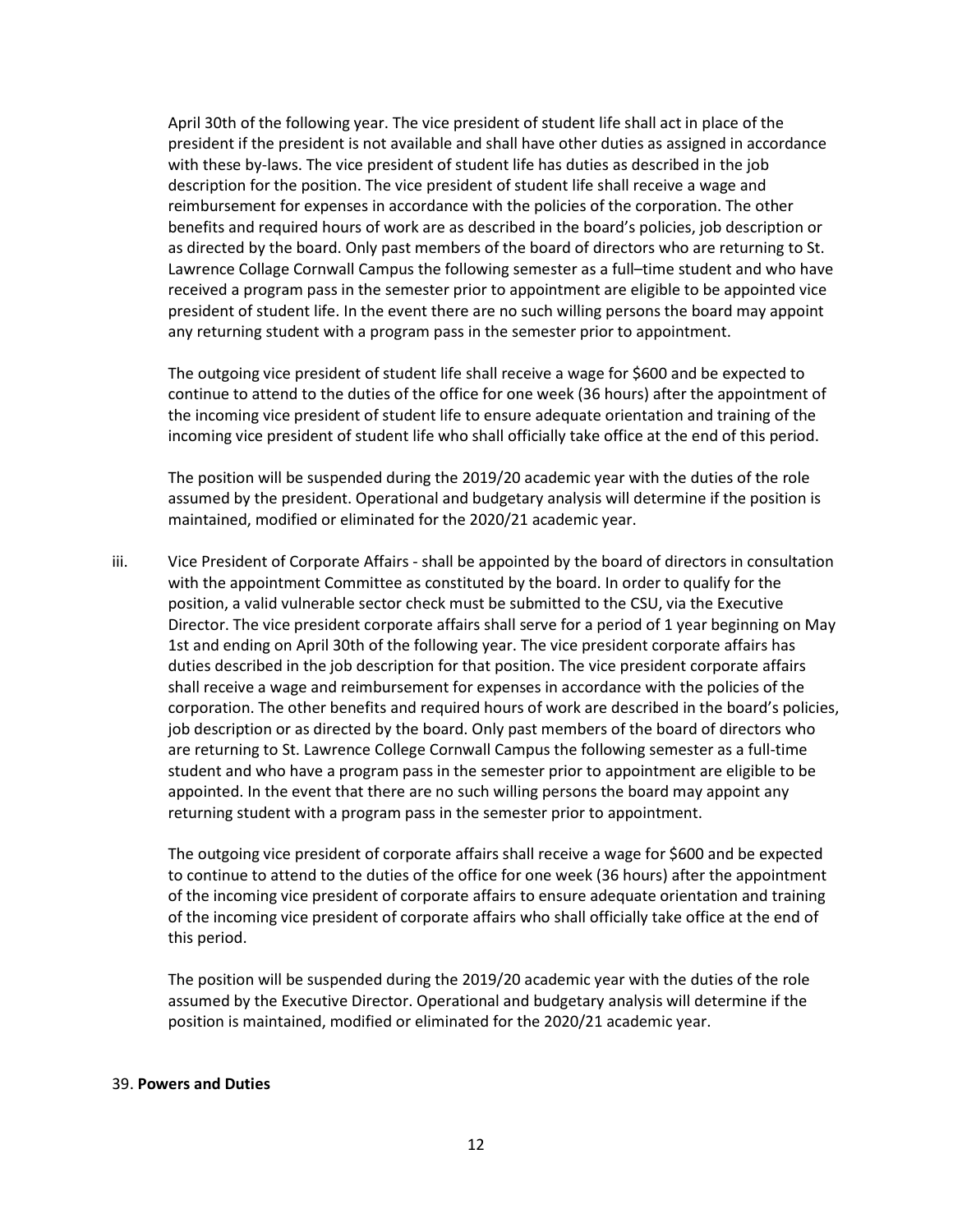The powers and duties of all other officers of the Corporation shall be such as the terms of their engagement call for or the board requires of them. The board may from time to time and subject to the Act, vary, add to or limit the powers and duties of any officer.

# 40. Vacancy in Office

In the absence of a written agreement to the contrary, the board may remove, whether for cause or without cause, any officer of the Corporation. Unless so removed, an officer shall hold office until the earlier of:

- i. the officer's successor being appointed;
- ii. the officer's resignation or removal;
- iii. The expiry of the officers' term;
- iv. such officer's death.

If the office of any officer of the Corporation shall be or become vacant, the directors may, by resolution, appoint a person to fill such vacancy.

# EMPLOYEES

#### 41. Employees

The corporation may hire a person to fill the role of Executive Director and may designate and modify the duties of said position as it sees fit. The position of Executive Director if any, shall report to and be accountable to the board. The board shall be responsible for monitoring the performance of the Executive Director, providing a written appraisal of each year and have the authority to terminate the employee.

#### 42. Referendums

The membership may be required to cast votes in a referendum. The board of directors shall determine when and what issues may be put to the membership by way of referendum. The board shall also make reference to the Act in determining whether a referendum question requires a simple majority or 2/3rds majority. Referendums will be run much like the polling process for determining a slate of directors. All results of referendums must be ratified at the next meeting of the members by the majority required by the Act.

#### 43. Indemnification and Insurance

Every director and officer of the corporation, and his or her heirs, executors and administrators, and estate and effects, respectively, may, with the consent of the company, given at any meeting of the shareholders, from time to time and at all times, be indemnified and saved harmless out of the funds of the company, from and against,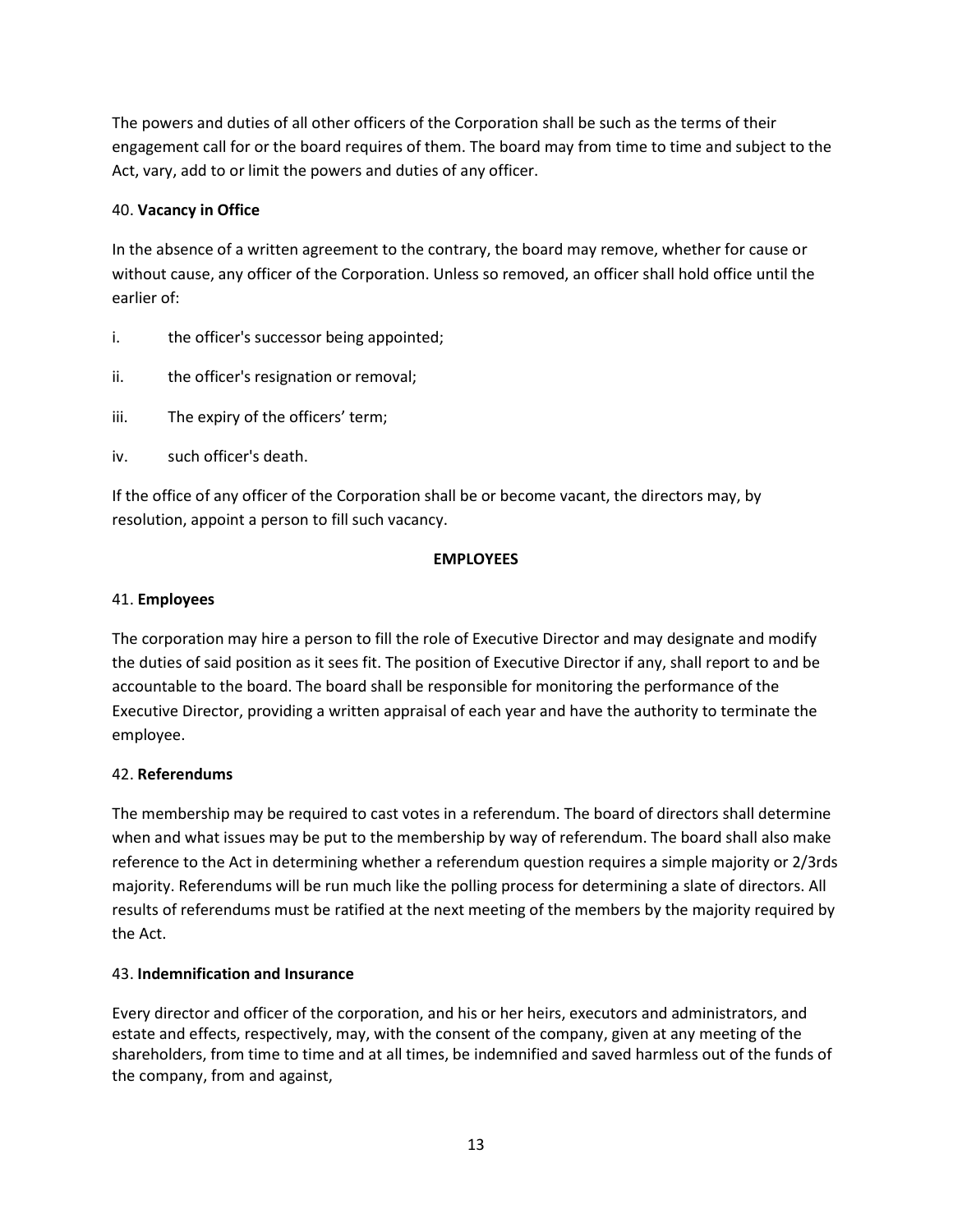(a) all costs, charges and expenses whatsoever that he, she or it sustains or incurs in or about any action, suit or proceeding that is brought, commenced or prosecuted against him, her or it, for or in respect of any act, deed, matter or thing whatsoever, made, done or permitted by him, her or it, in or about the execution of the duties of his, her or its office; and

(b) all other costs, charges and expenses that he, she or it sustains or incurs in or about or in relation to the affairs thereof, except such costs, charges or expenses as are occasioned by his, her or its own willful neglect or default.

The Corporation shall maintain appropriate liability insurance for members of the board and the officers of the corporation with respect to lawful activities and authorized activities in the course of their duties on behalf of the corporation.

# NOTICE PROVISIONS

# 44. Method of Giving Any Notice

Any notice (which term includes any communication or document), other than notice of a meeting of members or a meeting of the board of directors, to be given (which term includes sent, delivered or served) pursuant to the Act, the letter patent, the by-laws or otherwise to a member, director, officer or member of a committee of the board or to the public accountant shall be sufficiently given:

- i. if delivered personally to the person to whom it is to be given or if delivered to such person's address as shown in the records of the Corporation or in the case of notice to a director to the latest address as shown in the last notice that was sent by the Corporation;
- ii. if mailed to such person at such person's recorded address by prepaid ordinary or air mail;

#### 45. Deemed Notice

A notice so delivered shall be deemed to have been given when it is delivered personally or to the recorded address as aforesaid; a notice so mailed shall be deemed to have been given when deposited in a post office or public letter box; and a notice so sent by any means of transmitted or recorded communication shall be deemed to have been given when dispatched or delivered to the appropriate communication company or agency or its representative for dispatch. The secretary may change or cause to be changed the recorded address of any member, director, officer, public accountant or member of a committee of the board in accordance with any information believed by the secretary to be reliable. The declaration by the secretary that notice has been given pursuant to this by-law shall be sufficient and conclusive evidence of the giving of such notice. The signature of any director or officer of the Corporation to any notice or other document to be given by the Corporation may be written, stamped, type-written or printed or partly written, stamped, type-written or printed.

#### 46. Omissions and Errors

The accidental omission to give any notice to any member, director, officer, member of a committee of the board or public accountant, or the non-receipt of any notice by any such person where the Corporation has provided notice in accordance with the by-laws or any error in any notice not affecting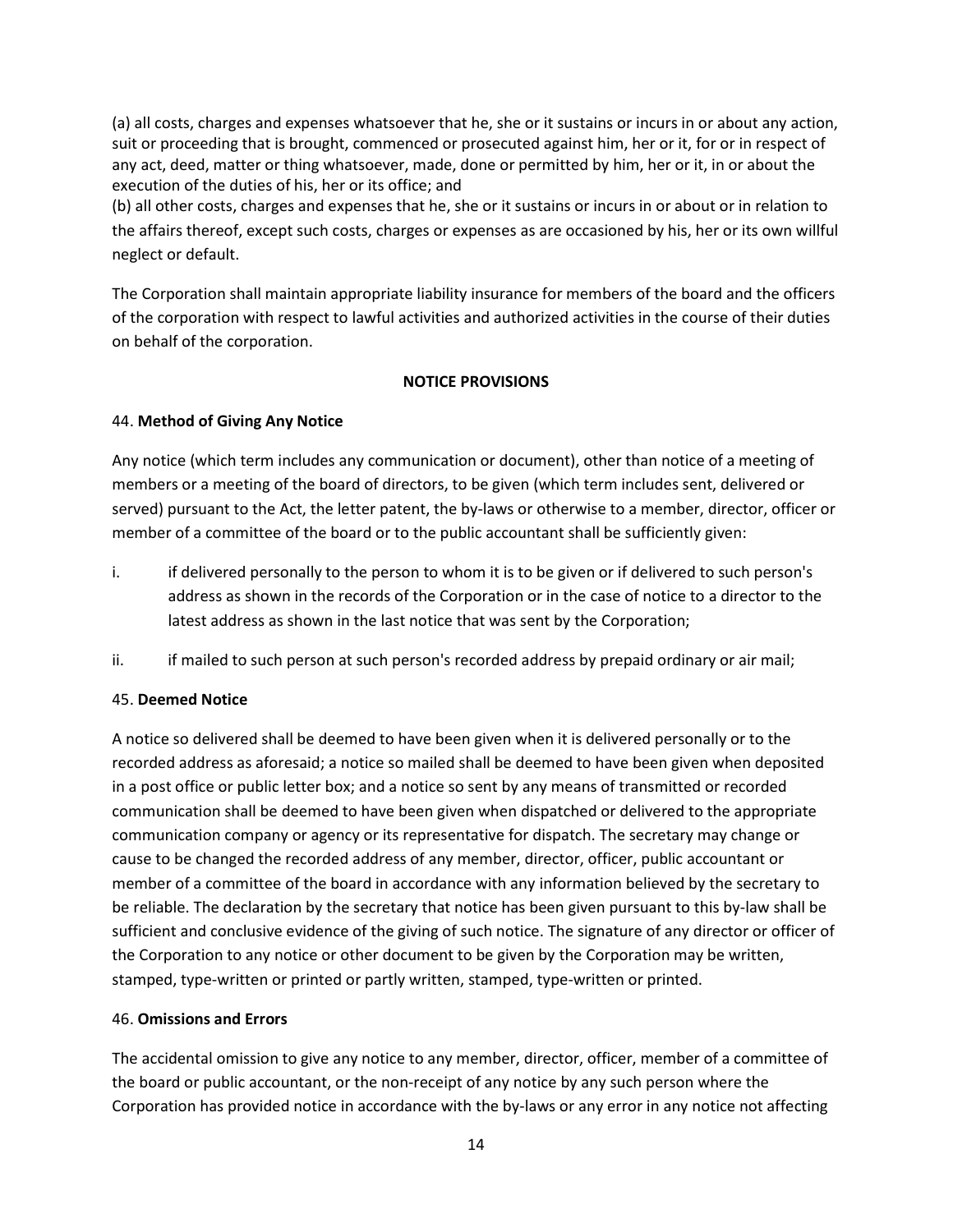its substance shall not invalidate any action taken at any meeting to which the notice pertained or otherwise founded on such notice.

# 47. Invalidity

The invalidity or unenforceability of any provision of this by-law shall not affect the validity or enforceability of the remaining provisions of this by-law. If any provisions of these by-laws are inconsistent with the Act, the Act shall prevail.

# CONFLICT RESOLUTION

# 48. Mediation and Arbitration

Disputes or controversies among members, directors, officers, committee members, or volunteers of the Corporation are as much as possible to be resolved in accordance with mediation and/or arbitration as provided in the section on dispute resolution mechanism of this by-law.

# 49. Dispute Resolution Mechanism

In the event that a dispute or controversy among members, directors, officers, committee members or volunteers of the Corporation arising out of or related to the articles or by-laws, or out of any aspect of the operations of the Corporation 20

is not resolved in private meetings between the parties then without prejudice to or in any other way derogating from the rights of the members, directors, officers, committee members, employees or volunteers of the Corporation as set out in the articles, by-laws or the Act, and as an alternative to such person instituting a law suit or legal action, such dispute or controversy shall be settled by a process of dispute resolution as follows:

- i. The dispute or controversy shall first be submitted to a panel of mediators whereby the one party appoints one mediator, the other party (or if applicable the board of the Corporation) appoints one mediator, and the two mediators so appointed jointly appoint a third mediator. The three mediators will then meet with the parties in question in an attempt to mediate a resolution between the parties.
- ii. The number of mediators may be reduced from three to one or two upon agreement of the parties.
- iii. If the parties are not successful in resolving the dispute through mediation, then the parties agree that the dispute shall be settled by arbitration before a single arbitrator, who shall be any one of the mediators referred to above, in accordance with the Arbitration Act S.O. 1991 Chapter 17 or as otherwise agreed upon by the parties to the dispute. The parties agree that all proceedings relating to arbitration shall be kept confidential and there shall be no disclosure of any kind unless required by law or the by-laws of the corporation. The decision of the arbitrator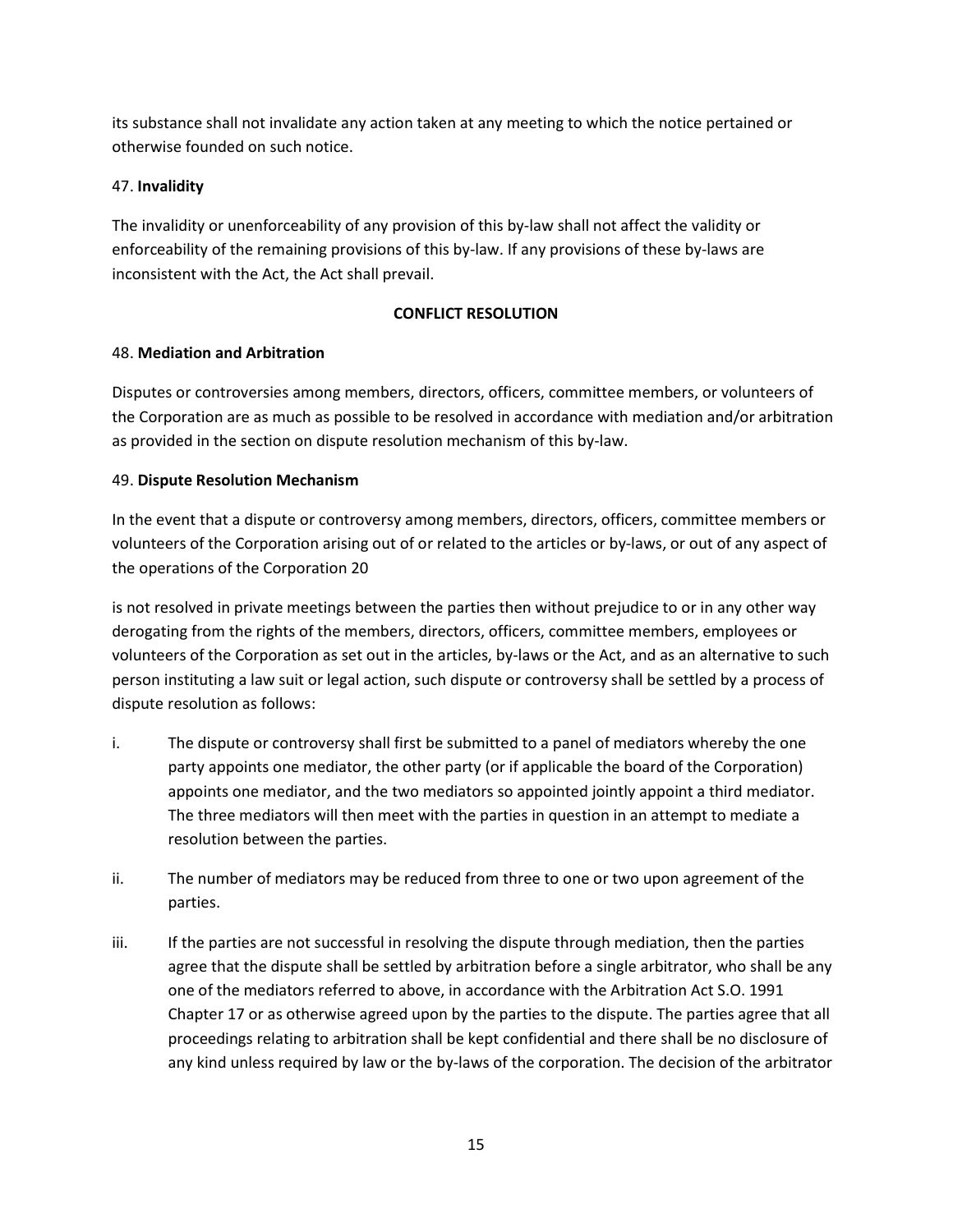shall be final and binding and shall not be subject to appeal on a question of fact, law or mixed fact and law.

#### 50. Costs

All costs of the mediators appointed in accordance with this section shall be borne equally by the parties to the dispute or the controversy. All costs of the arbitrators appointed in accordance with this section shall be borne by such parties as may be determined by the arbitrators.

#### EFFECTIVE DATE

# 51. By-laws and Effective Date

The board of directors may, by resolution, make, amend or repeal any by-laws that regulate the activities or affairs of the Corporation. Any such by-law, amendment or repeal shall be effective from the date of the resolution of directors until the next meeting of members where it may be confirmed, rejected or amended by the members by ordinary resolution. If the by-law, amendment or repeal is confirmed or confirmed as amended by the members it remains effective in the form in which it was confirmed. The by-law, amendment or repeal ceases to have effect if it is not submitted to the members at the next meeting of members or if it is rejected by the members at the meeting. This section does not apply to a by-law that requires a special resolution of the members because such by-law amendments or repeals are only effective when confirmed by members.

# 52. External Student Association Membership

The corporation may become a member of a provincial or national student organization that requires the corporation or its members to pay a membership fee to that organization, but only if the corporation and the organization enter into a binding, written agreement that guarantees the following:

- a. The corporation's membership in the organization does not preclude the corporation's membership in any one or more other organizations;
- b. The corporation's constitution, bylaws and policies shall always supersede those of the organization's and at no time may the corporation enter into a binding agreement with an organization that has a constitution, bylaws or policies that are in contradiction to those of the corporation;
- c. The corporation's membership rights and privileges always supersede those of the organization's and at no time may the corporation enter into a binding agreement with an organization that has a constitution, bylaws or policies that make claim over the membership of the corporation.
- d. The organization recognizes that the corporation reserves the right to terminate its membership in the organization according to the corporation's own constitution, bylaws and policies.

Passed by a resolution of the members at a general meeting of the members held on April 17<sup>th</sup>, 2019.